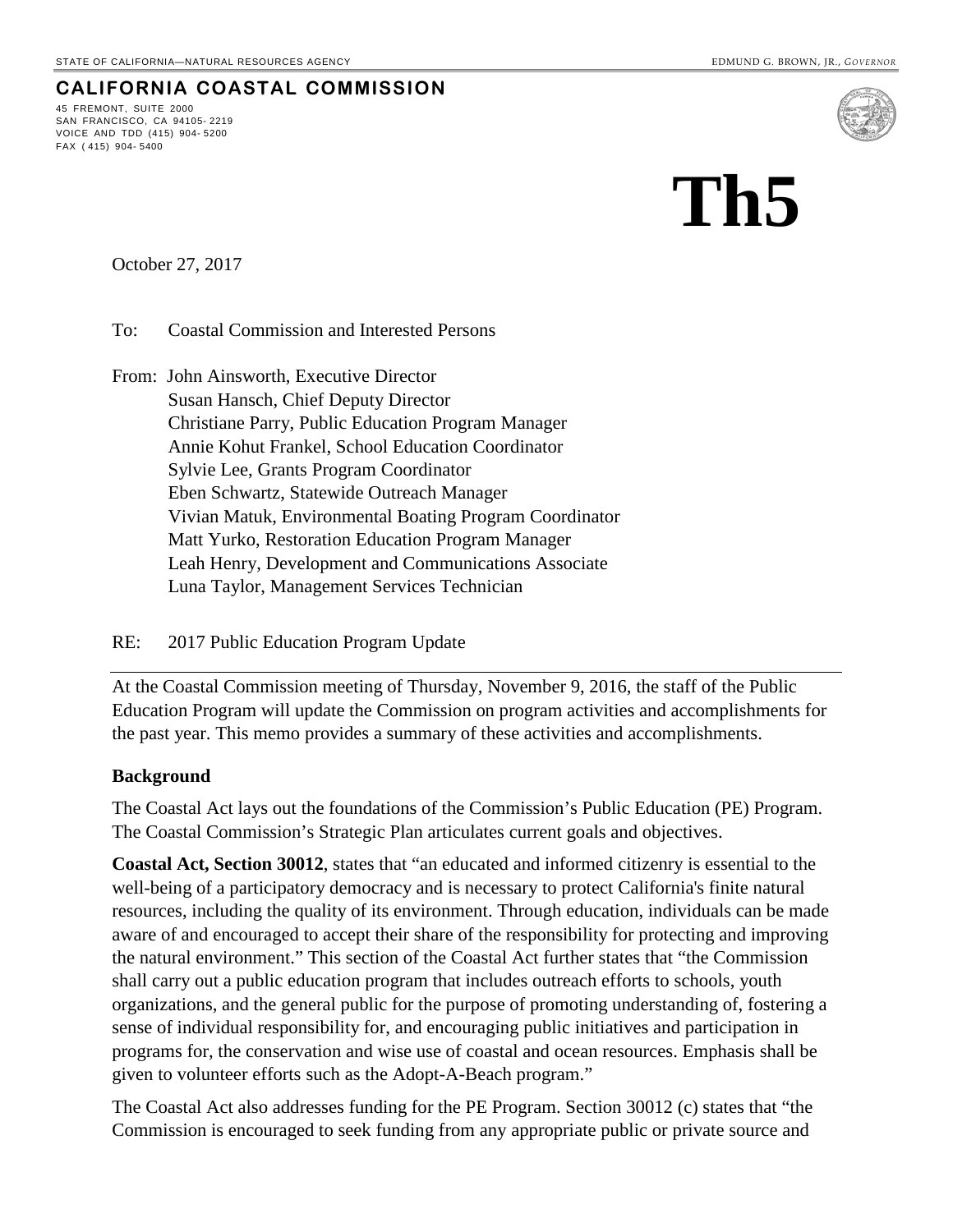may apply for and expend any grant or endowment funds for the purposes of this section without the need to specifically include funds in its budget."

**The Commission's Strategic Plan** addresses PE Program objectives and actions in several sections. Where relevant, this update report will point out programmatic links to the Strategic Plan.

#### **2017 Activities**

In 2017, the Public Education (PE) Program continued to carry out the Coastal Commission's core education and outreach programs, while adding enhancements and developing new initiatives. Working collaboratively with a wide array of organizations and individuals, including non-profits, government entities, schools and other educational institutions, citizen groups, recreational associations, visitor-serving facilities, and businesses, these programs seek to educate and involve Californians of all ages, ethnicities, income levels, and physical abilities, whether they live along the coast or inland, with a particular emphasis on reaching Californians who are underserved in terms of access to the coast and to marine education programs.

Topics addressed include ocean pollution (including marine debris), habitat restoration, climate change, sustainability choices, wildlife, ocean literacy, coastal science, and policy. Some PE Programs reach the public directly; while others provide coordination support, educational resources, grants, training, and technical assistance. Here are a few of the highlights of 2017:

- The 32nd Annual **California Coastal Cleanup Day** on September 16, 2017, attracted 61,280 volunteers who collected 658,278 pounds of debris. There were a record 1,005 cleanup sites spread across 55 counties – the broadest geographic range in the event's history.
- Staff launched an eight week **Online Clean Boating Quiz** campaign over the summer, to increase awareness among California boaters of the importance of clean boating practices related to oil, fuel, hazardous waste, sewage and marine debris, and regulations associated with these potential sources of boat pollution.
- **California Coastal Voices,** a new Coastal Commission curriculum for middle and high school students that focuses on coastal science, policy, and management in the context of issues facing the California coast, was officially launched with a series of teacher workshops.
- Staff hosted a **Webinar** in October for prospective grantees on how to apply for a **Whale Tail Grant,** as part of an effort to enhance outreach for the benefit of less experienced applicants.
- Celebration of the **20th anniversary of the Whale Tail**® **License Plate**, with a media campaign, and a beach cleanup event in conjunction with Heal the Bay on October 21st. Almost a quarter of a million plates have been sold to date, raising \$27.4 million for the California Beach and Coastal Enhancement Account (CBCEA), which provides funding for Whale Tail Grants, cleanup programs, and Coastal Conservancy projects, and \$69.1 million to the Environmental License Plate Fund (ELPF).
- Staff collaborated with the California Ocean Protection Council (OPC) and others on updating and revising the **California Ocean Litter Strategy**,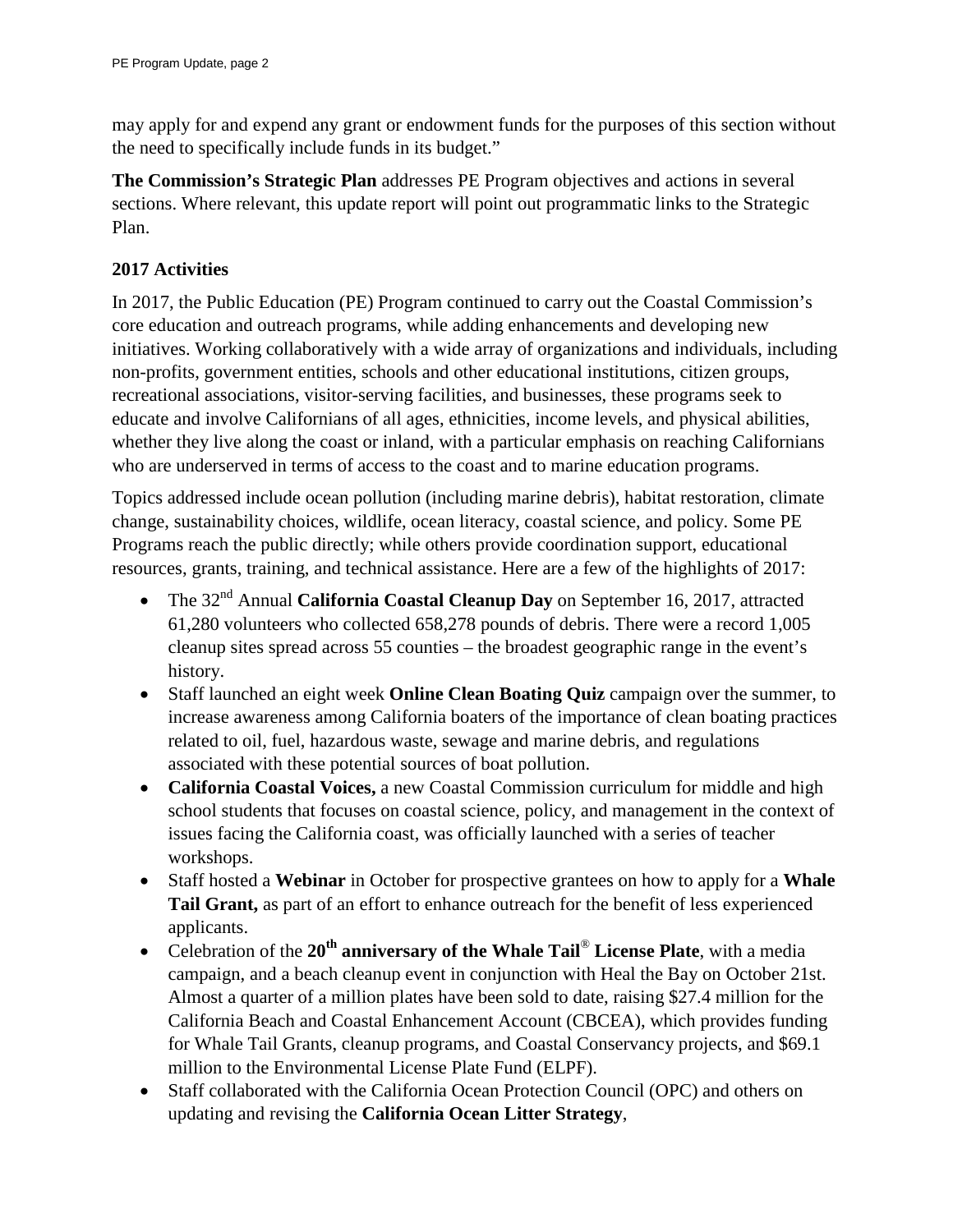The following description organizes PE Programs according to audiences, beginning with programs that target specific audiences, followed by programs for schools and educators, and programs for general public audiences. The final sections address PE work that involves policy and coordination, and funding sources.

#### **Program Activities and Accomplishments 2017**

#### *Programs for Specific Audiences*

#### **Beach Wheelchairs**

The Coastal Commission is committed to helping *all* visitors to the coast experience the beach firsthand. The Commission's beach wheelchair program aims to ensure that these chairs, which have wide, balloon tires that are able to move across soft sand, are widely available. To this end, the Commission has awarded over \$135,000 to a variety of jurisdictions up and down the coast for the purchase of beach wheelchairs. In 2017, this included a new chair for Ocean Beach in San Francisco, which up to now has never had one. In some years this funding has been made in conjunction with matching contributions from the Coastal Conservancy.

The Commission maintains a webpage - [http://www.coastal.ca.gov/access/beach](http://www.coastal.ca.gov/access/beach-wheelchairs.html)[wheelchairs.html](http://www.coastal.ca.gov/access/beach-wheelchairs.html) - that includes a map showing the location of beaches with wheelchairs available for use by the public.

# **Boating Clean and Green Program**

This program is a partnership with the California State Parks Division of Boating and Waterways. The program educates boaters about clean and safe boating practices and provides technical assistance to marinas and local governments to increase the availability of environmental services for boaters.

**Clean Boating Kits and the Dockwalker Program.** In 2017, the Boating Clean and Green Program developed and distributed 8,100 boater kits. Boater kits are designed to provide boaters with knowledge and tools to reduce their environmental impact, and include information on clean boating practices as well as an oil only absorbent pillow and a fuel bib. The kits are distributed by partner Dockwalkers. This year staff conducted 13 Dockwalker trainings at various locations throughout the state, and trained more than 200 Dockwalkers.

**Boat Shows, Boating Events, and Clean Boating Seminars.** Staff participated in two boat shows and boating events and conducted eight clean boating seminars, which altogether reached over 1,000 boaters.

**Fishing Line Recycling Stations**. Since 2009, the program has installed a total of 243 stations, located throughout the state. The stations and their locations can be seen at: [http://goo.gl/maps/5zF5F.](http://goo.gl/maps/5zF5F) To date, 1,480 pounds of fishing line have been collected and recycled. Stretched out, this line would stretch from San Francisco to Westfield, Massachusetts!

**CA Stow It, Don't Throw Project.** Staff continued working with the Stow It, Don't Throw It Project to implement a project to build and distribute portable fishing line containers using used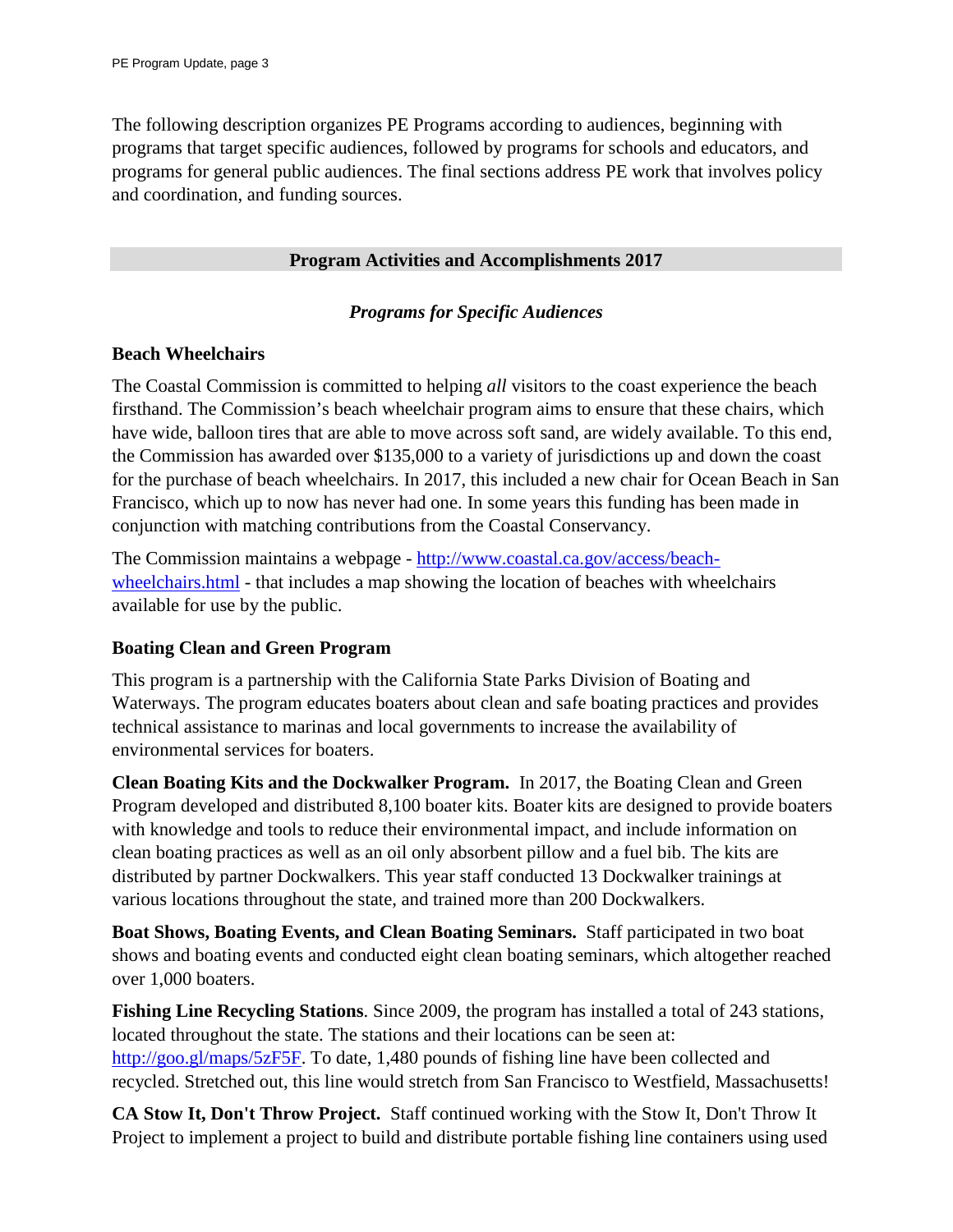tennis ball cans. The fishing line containers are created by students and then distributed for free to fishermen to hold old fishing line until they can get to a recycling collection site or a secure trash can. Since 2015, students from 50 schools have constructed 4,640 containers, which were distributed to fishermen by the students, Boating Clean and Green staff, and partners.

**On-Board Fishing Line Recycling Program**: Staff worked with partners to expand the availability of onboard fishing line recycling containers. The program began as a pilot in 2014, in partnership with the Santa Barbara Harbor, and its charter vessel, Stardust. Currently, two Santa Barbara charter boats have onboard recycling containers.

Based on this pilot project, staff worked with the Greater Farallones and Monterey Bay National Marine Sanctuaries to implement this program in the Bay Area. To date, in total the program has worked with 14 charter companies and installed 18 on board fishing line collection containers. Sixty-one pounds of fishing line have been collected and recycled by the On-Board Fishing Line Recycling Program.

**Changing Tide Newsletter.** This newsletter focuses on new trends in clean boating practices and environmental services for boaters statewide. It is published jointly by the three chapters of the California Clean Boating Network (a forum of members of from the boating industry, government agencies, and environmental groups). In 2017 the program distributed three issues of the newsletter (8,000 copies each).

**Marinas and Yacht Clubs Oil Spill Preparedness Workshops**. The Marinas and Yacht Clubs Spill Response Communication Packet is designed to help boating facilities access needed information in the event of an oil spill. The Packet was developed by a working group led by Boating Clean and Green staff and comprised of representatives from Office of Spill Prevention and Response (OSPR), the Coast Guard, California Office of Emergency Services (CalOES), the Port Captains and Harbormasters Association, Marina Recreation Association, the Clean Marinas Program, Pacific Inter-Yacht Club Association, and the San Francisco Bay Conservation and Development Commission. .

In 2017, Boating Clean and Green staff, OSPR and CalOES conducted a workshop for boating facilities in Marina Del Rey to introduce the Packet. The workshop was attended by 25 marina and yacht club operators (Strategic Plan Action 2.3.2).

**Coastal Cleanup Day for Boating Facilities**. This year saw a significant expansion of boater involvement in Coastal Cleanup Day, with double the number of boating facilities participating and almost triple the number of volunteers. Sixty-four boating facilities participated, involving 1,966 volunteers, who cleaned 90.5 miles and collected 26,375 pounds of trash and recyclables on land and from 258 vessels (kayaks, canoes, and dinghies). (Strategic Plan Actions 7.2.4 and 7.3.1)

**Aquatic Invasive Species Prevention Workshops.** In order to increase awareness about the impact of aquatic invasive species (AIS) and prevent their spread, staff and partner organizations offered three workshops in Discovery Bay, Stockton, and Benicia, attended by 61 people. Workshops participants learned how to take action and prevent spreading AIS by inspecting and cleaning equipment and watercraft. The workshops were co-hosted by California Department of Fish and Wildlife, U.S. Fish and Wildlife Services, the Smithsonian Environmental Research Center, and UC-Davis Romberg Tiburon Center.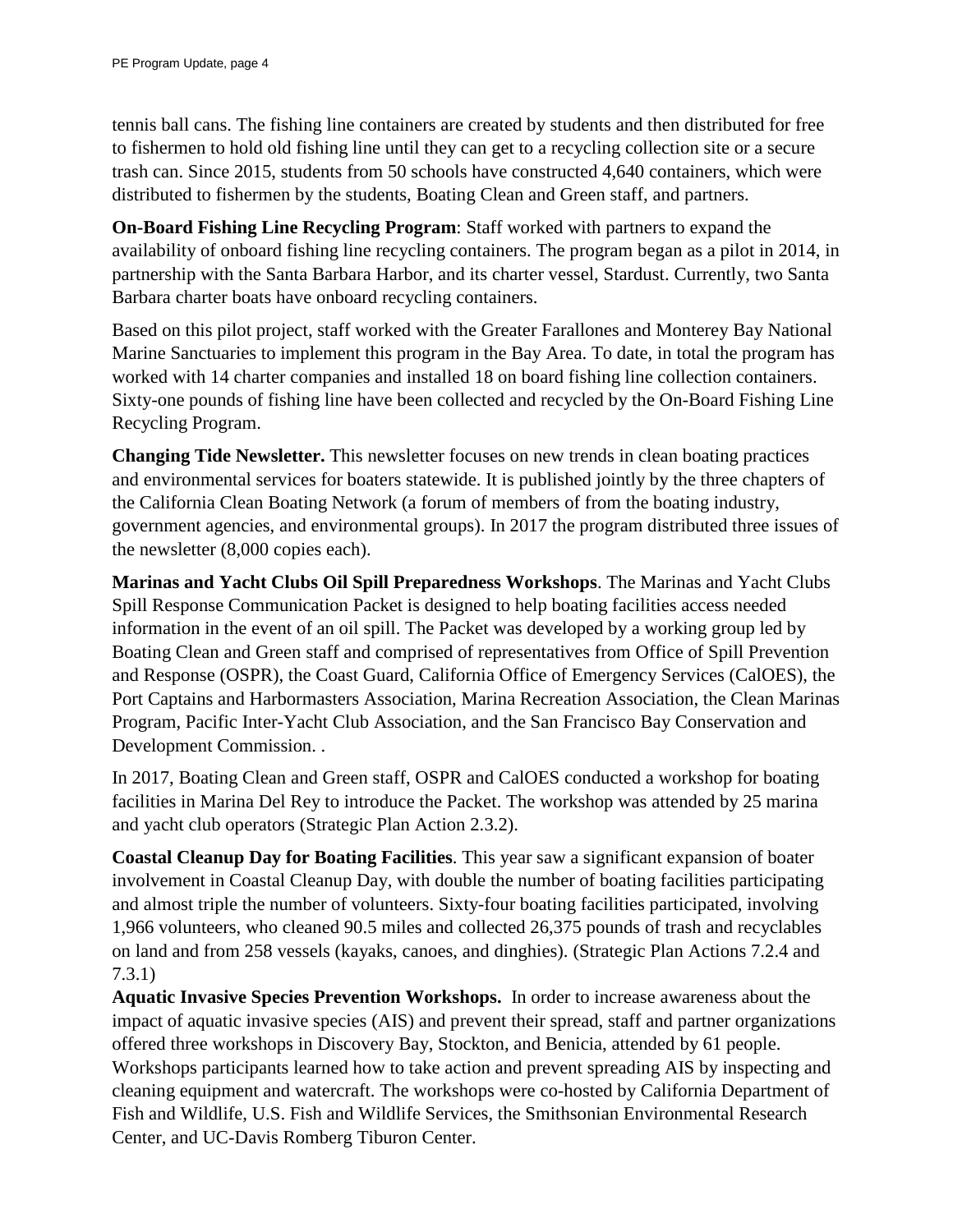**Online Clean Boating Quiz.** Staff launched a pilot project to educate boaters in the San Joaquin Delta about clean boating practices through an online Clean Boating Quiz. The success of the pilot spurred an eight-week statewide quiz campaign from June 26th to August  $20<sup>th</sup>$ , 2017.

The goal of this online clean boating quiz is to increase awareness among all California boaters of the importance of implementing clean boating practices related to oil, fuel, hazardous waste, sewage and marine debris and regulations associated to these potential sources of boat pollution. In addition, the program wanted to reach out to those boaters staff can't reach out at boat shows, boating event or through the help of the partner Dockwalkers.

Digital banner ads and social media promoted postings resulted in 2,856 quiz completions, which included 1,748 passing. Visitors who answered incorrectly received correct information to facilitate learning. Each week during the eight-week campaign, staff randomly selected 25 incentive recipients for either inflatable lifejackets or clean boater kits. The quiz is available [here.](http://boatingcleanandgreenquiz.articulate-online.com/p/5674657422/DocumentViewRouter.ashx?Cust=56746&DocumentID=d167bf0b-5ffe-469f-aa30-f362ebee1340&Popped=True&InitialPage=/story_html5.html&v=1&)

#### *Programs for Schools and Educators*

#### **Curriculum Resources**

The Coastal Commission supports teachers in educating students about California's coast and ocean through free resources in print and online, teacher training workshops, and other programs. From January 1 through October 15, 2017, the Coastal Commission's webpages specifically for teachers received more than 103,200 pageviews.

*Waves, Wetlands, and Watersheds* is a science activity guide for teachers that addresses topics such as endangered species, marine debris, coastal geology, water use, and water quality. This popular guide was created for third through eighth grades. The book is available free to California educators, both online and in hard copy, with student handouts in Spanish if needed. Since first published, 17,212 hard copies of the book have been distributed (including 5,000 printed and distributed by the City of Los Angeles). Teacher workshops highlighting *Waves, Wetlands, and Watersheds* were presented in 2017 by Commission staff in Richmond and Santa Rosa. (Strategic Plan Action 7.3.3)

**The Schoolyard Cleanup Program** provides support to teachers and school groups to do cleanups on their school grounds. Schools unable to take a field trip to the beach or river for Coastal Cleanup Day or an Adopt-A-Beach event (or those who want to expand their efforts) are encouraged to do the important work of preventing litter at the source. Teachers may sign up for the program on the Commission's website, which includes extensive related lessons and teacher resources, detailed cleanup instructions, and post-cleanup analysis guidance. The activities of planning and carrying out the cleanup, collecting and analyzing the data, and communicating and acting on the results are directly aligned to the Next Generation Science Standards and support Common Core State Standards as well. Teacher workshops on the Schoolyard Cleanup Program were presented during 2017 in Santa Rosa and in Sacramento at the California Science Teachers' Association conference. Since the program's launch in fall 2014, teachers have reported 9,554 students taking part. (Strategic Plan Actions 7.3.1 and 7.3.3)

In 2017, staff launched **California Coastal Voices,** a curriculum for middle and high school teachers, focusing on coastal science, policy, and management in the context of issues facing the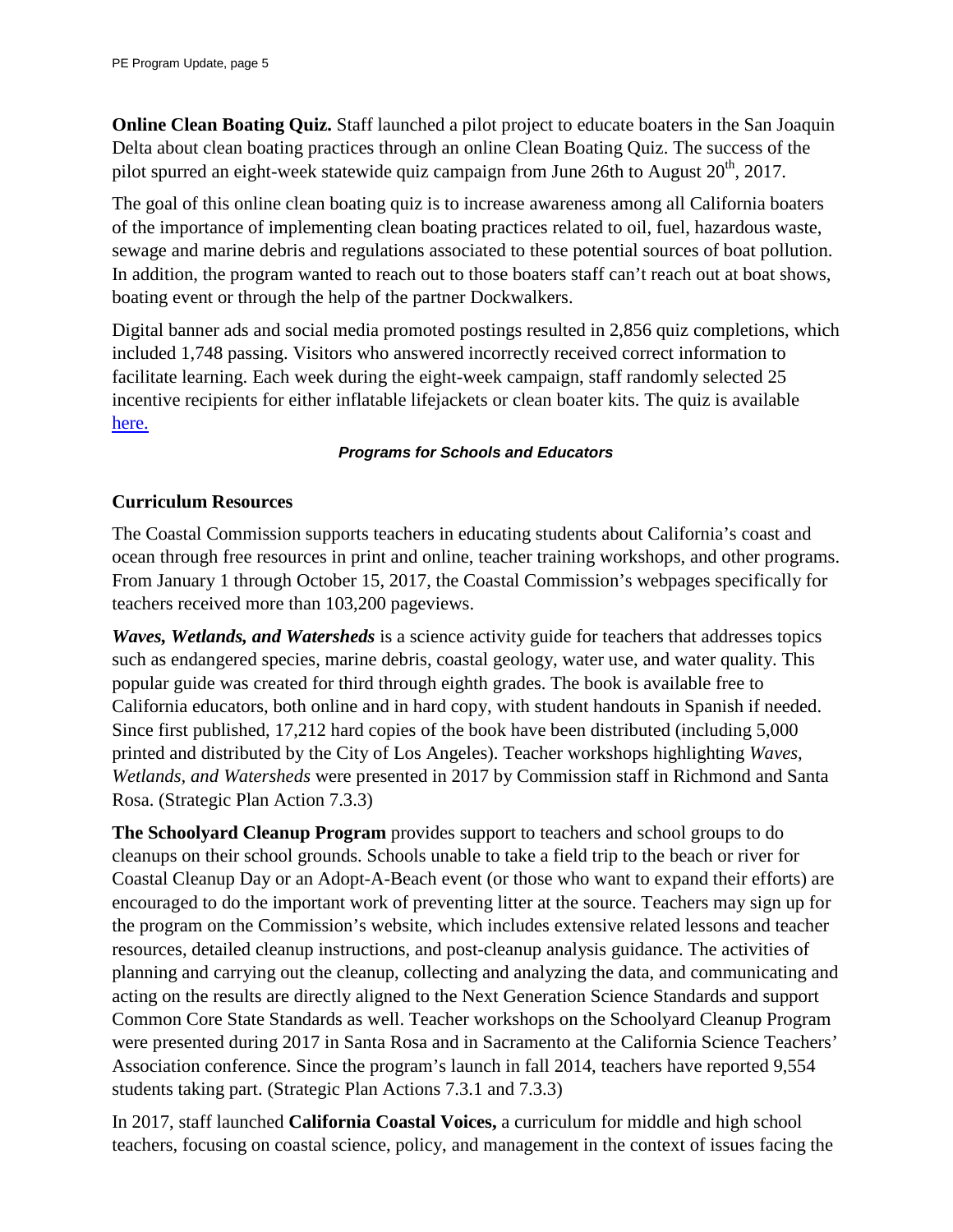California coast. The project-based learning units are aligned to the Next Generation Science Standards and Common Core State Standards and encourage students to get involved in issues of importance to their community. The six-unit book is available as a PDF along with associated web pages containing extensive online resources such as slide shows, data sets, and videos. Teacher workshops on California Coastal Voices have been presented in Sacramento, Palm Springs, Ventura, Hayward, Seaside, Newport Beach, and a San Diego event is planned for November 18. (Strategic Plan Actions 3.3.3 and 7.3.3)

#### **Coastal Art & Poetry Contest**

Open annually to California students in kindergarten through 12th grade, this contest's goal is to encourage youth to reflect on the beauty and spirit of California's beaches and ocean, and inspire a greater sense of stewardship for these natural places. Every year, judges select five winners each in art and poetry, and around 40 honorable mentions. Since 2003, students from all over California have submitted 31,304 entries to the contest.

Each year's winners and honorable mentions are shown in a traveling exhibit at venues up and down the coast. The 2017 contest exhibit locations are Point Reyes National Seashore's Bear Valley Visitor Center in Marin County; the Ford House Museum in Mendocino; Channel Islands National Park Visitor Center in Ventura (through mid-November); and, December through late-January, the Seymour Center in Santa Cruz. Selections from past contests were displayed in front of the Governor's office at the State Capitol in February and at the San Leandro Main Library in August. Contest prizes for 2017 were provided in part by Acorn Naturalists and Aquarium of the Pacific. The Tabula Poetica program at Chapman University provided judging assistance. Artwork from the Coastal Art & Poetry Contest is used in many Commission publications and its website.

#### **Kids' Ocean Day Adopt-A-Beach School Assembly Program and Beach Cleanup**

This Program includes a school presentation about the ocean, marine debris, and pollution prevention, as well as a beach cleanup event. It takes place in six locations: San Diego, Huntington Beach, Los Angeles, Monterey (where students are bused from Fresno), San Francisco, and Humboldt. In all of the locations, the emphasis of this program is on involving students from underserved schools, and often it provides the opportunity for a child's first visit to the beach. Approximately 8,000 students participated in the 2017 cleanup event, and even more saw the assembly. Students also sat in formation on the beaches to create images and text photographed from the air; in 2017 this "aerial art" featured marine animals accompanied by a "Come Together" message. Photos of the aerial images can be viewed at [www.oceanday.net.](http://www.oceanday.net/)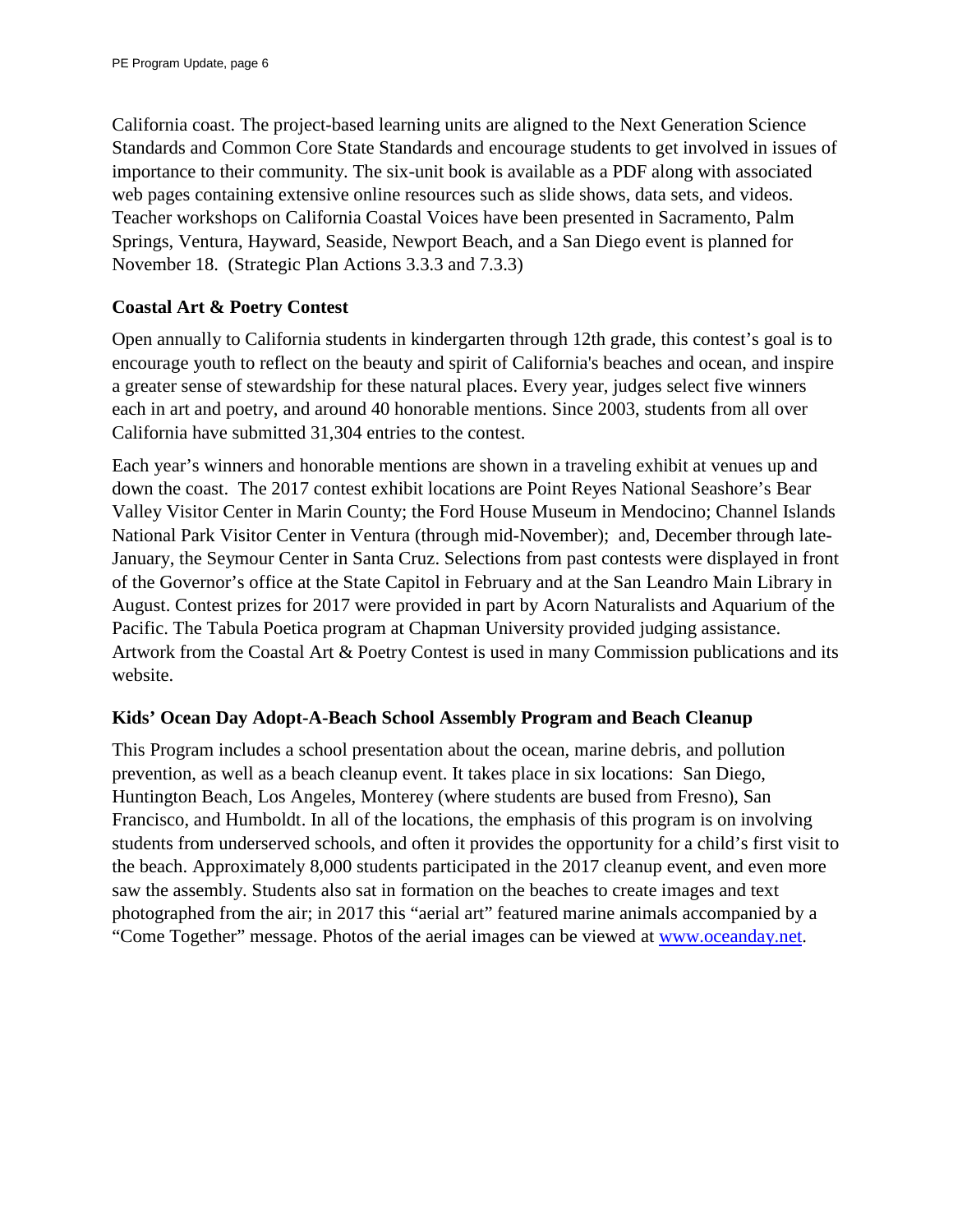#### **Whale Tail Grants Program**

The Whale Tail Grants Program awards funds to schools, nonprofit organizations, and public agencies conducting coastal and marine education and stewardship programs throughout the state. The funding for these grants comes from the sales and renewals of the Whale Tai®l License Plate and beginning in FY2015/16, also from voluntary contributions to the Protect Our Coast and Oceans Fund on the state tax return form. Since the program began in 1998 through June 2017, the Whale Tail Grants Program has awarded \$11.7 million in grants to 654 different projects. The program targets both children and the general public with an emphasis on reaching underserved communities.

Projects awarded Whale Tail Grants take place in a broad range of California cities located up and down the coast, on the Channel Islands, and from some inland locations as well. This geographic diversity can be seen on an interactive [online map](https://www.google.com/maps/d/viewer?mid=1ScEAsspJq2Mf2Wr1UHylrxWOhxg&usp=sharing) on the CCC website showing all grants that have been awarded throughout the Grants Program's history (Figure 1).



**Figure 1-Map of Whale Tail Grants Awarded to Date**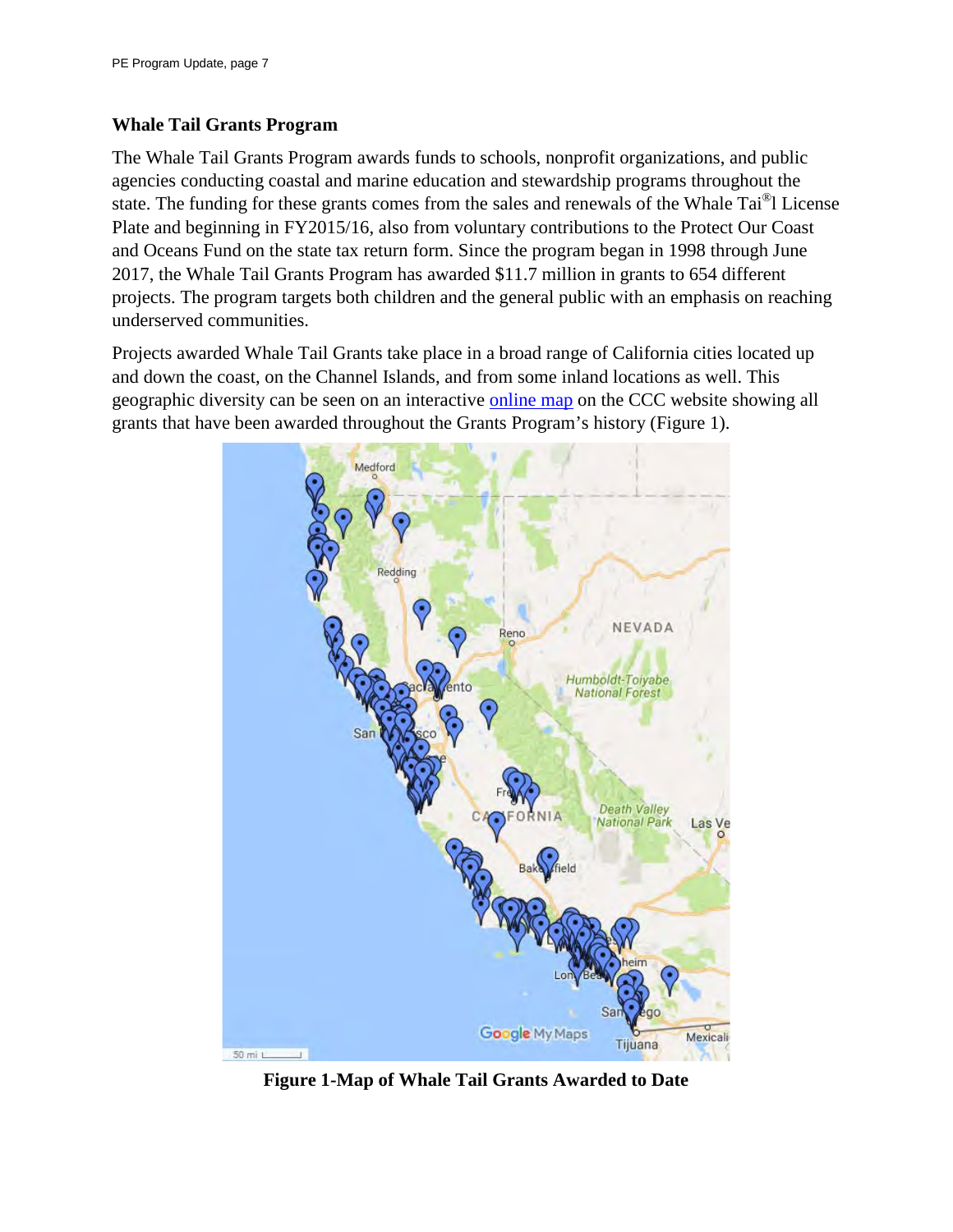There are two categories of Whale Tail Grants: competitive and targeted. Competitive grants are awarded once a year in the early spring and are selected from a large number of proposals that are submitted from all over California. Each proposal is evaluated by staff using 12 criteria previously approved by the Commission. These projects tend to be one to two years in duration. Typically there is enough funding for approximately 15% of the total dollars requested. Staff recently solicited proposals for the 2017/18 round of competitive grants.

Targeted grants are awarded once a year in the fall. These grants are for projects that are important to the Coastal Commission because they are outgrowths of Commission programs and/or fulfill key organizational priorities, yet exceed the capacity of the Commission Public Education staff. In order to extend our capacity to implement priority projects, the Commission partners with grantees with aligned missions to carry out these key programs.

In Fiscal Year 2016/17, the Commission awarded a record \$868,000 to 42 different projects, including several in a subcategory for projects addressing climate change and/or ocean acidification (Strategic Plan Action 3.3.3). Examples of funded activities included: coastal habitat restoration and education by students in Santa Cruz; public outreach and microtrash cleanups to protect California condors in Big Sur; an ocean literacy outreach program using tidepool animals in Orange County; and a public exhibit about orcas, marine mammal communication, and marine debris in Fort Bragg.

In an attempt to make applying for a Whale Tail grant easier for organizations without extensive fundraising capacity, the staff recently offered a one-hour webinar providing instruction and helpful tips for completing a Whale Tail grant proposal. The presentation was well-attended and received positive feedback. The staff presented the webinar live and also posted a recording of the session, as well as all the presentation notes, for those unable to attend the live session.

Staff analyzed the ethnic diversity represented by people served through the Coastal Commission's Public Education grantmaking. For Whale Tail grants awarded in 2015/16 (the most recent year for which most projects have already shared results), nine of the 38 grants served the general population and the other 29 grants served targeted student groups, mostly underserved student groups (Figure 2).



**Figure 2-Grants Awarded in Fiscal Year 2015/16**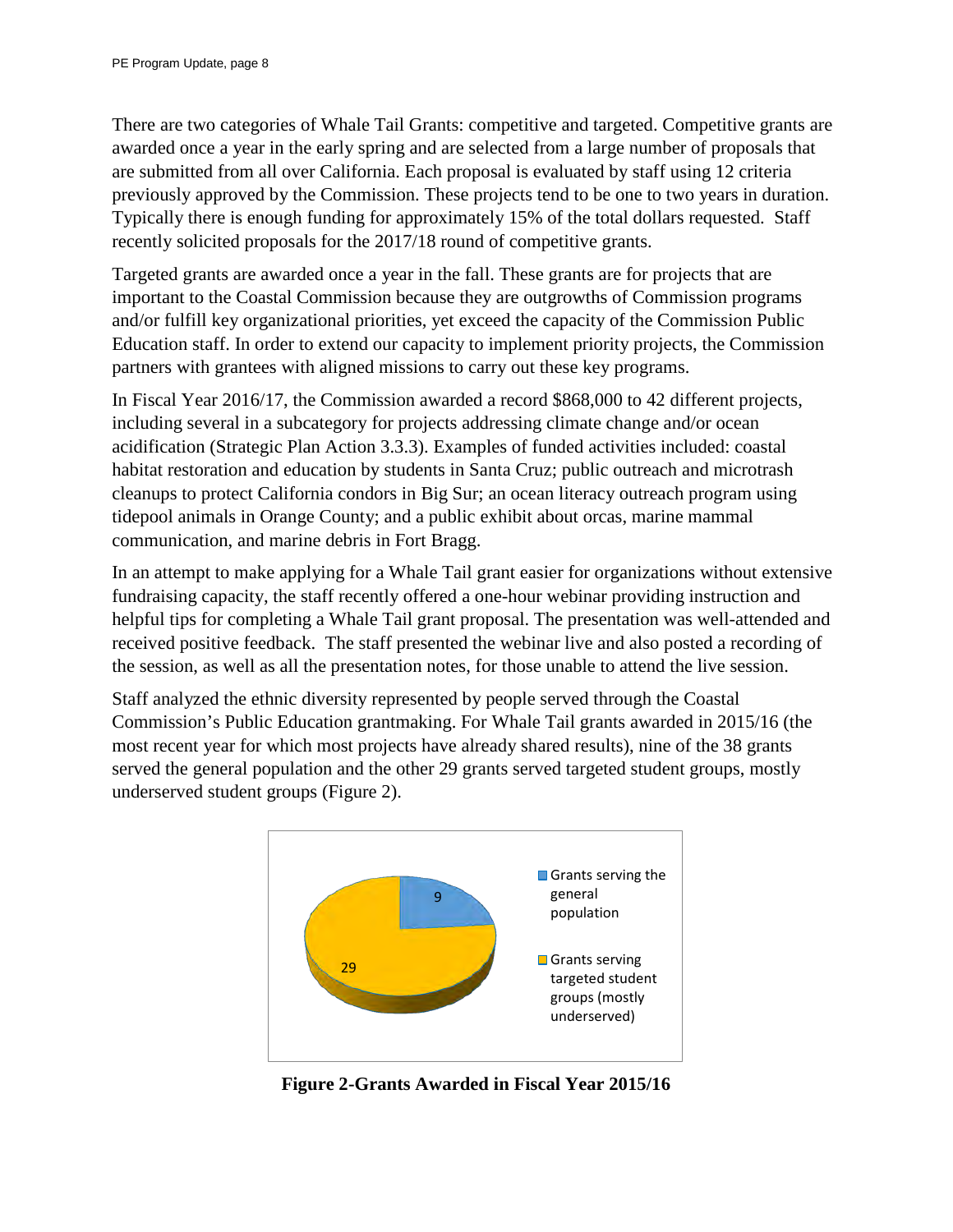Of these 29 grants reaching primarily underserved student groups, 85% of the participants were non-white. Specifically, an estimated two-thirds of the students were Latino, 7% were Asian or Pacific Islander, 6% were African-American, 3% were Native American, 3% were in another category (often more than one race), and 15% were Caucasian. (Figure 3)



**Figure 3-Composition of Whale Tail grantees reaching primarily underserved student groups**

Comparing this data to the overall ethnic makeup of the state in 2015 (Figure 4), in 2015/16 the program reached proportionally more students from Latino populations (66% of target audiences versus 39% in population), more Native Americans, fewer students of Asian or Pacific Islander decent (7% versus 14% in population), fewer Caucasian students (15% versus 38% in general population), and an equivalent proportion of African Americans.



**Figure 4-State Population in June 2015**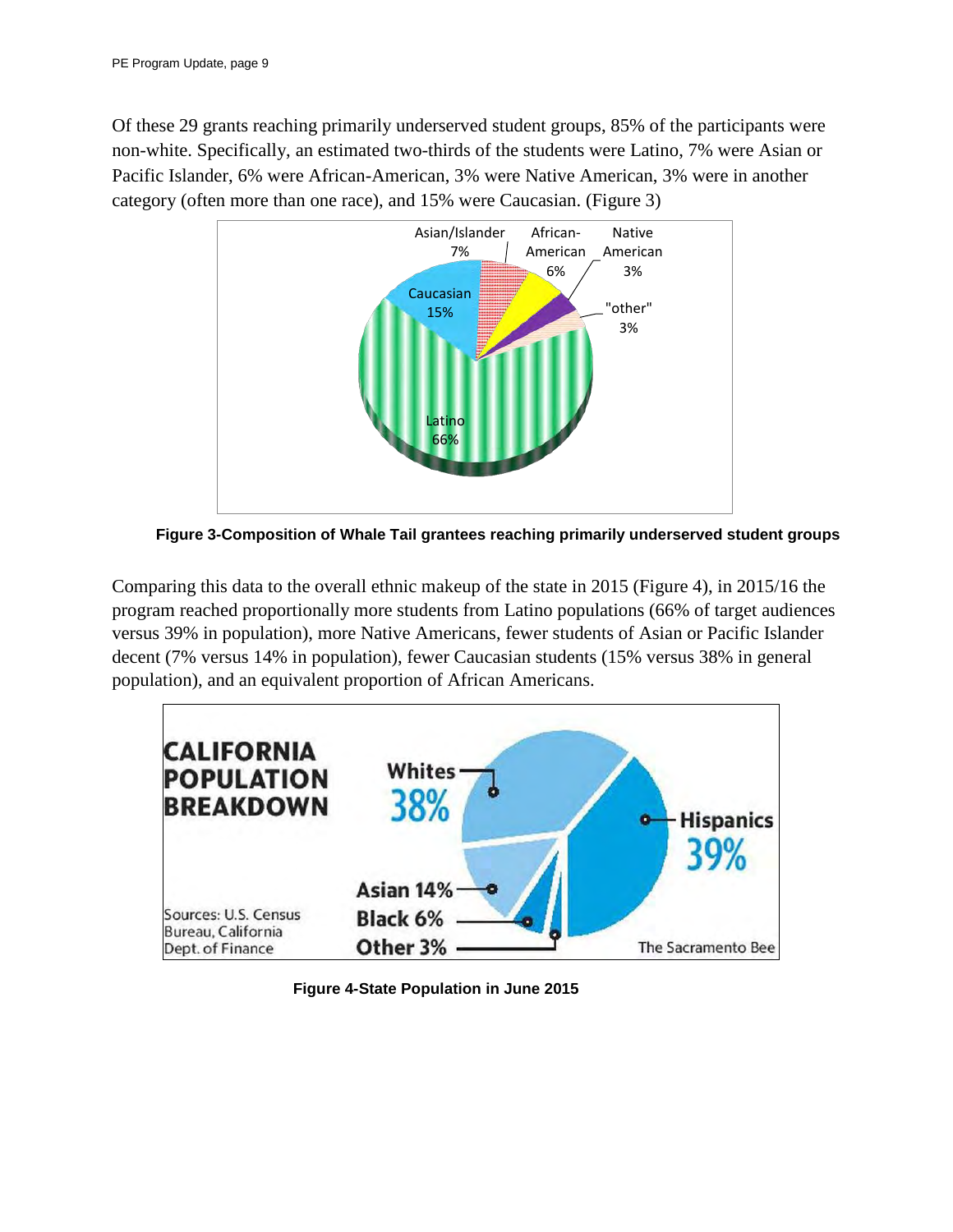#### *Programs for the General Public*

#### **California Coastal Cleanup Day**

Over the past several years, the Commission staff has expanded outreach and significantly grown the annual California Coastal Cleanup Day (CCD) event. In 2017, the Coastal Cleanup Day program hosted the most cleanup sites across the broadest geographic range in its history: 1,005 individual cleanup locations across 55 counties. A total of 61,280 volunteers took part in the event, maintaining the cleanup's status as the state's largest annual volunteer event. (Strategic Plan Actions 7.2.5 and 7.3.1)

In addition to its strong support in coastal counties, the cleanup program continues to recruit participants from inland areas to clean creeks, rivers and lakes. These volunteers help to illustrate one of the event's messages – that we are all connected to the coast and ocean by our rivers, streams and storm drains. In 2017, 18,958 volunteers cleaned rivers and waterways within inland counties, removing 348,155 pounds of debris, while many more cleaned inland shorelines within the coastal counties. Combined with those coastal counties, Coastal Cleanup Day volunteers removed 658,278 pounds of debris from the state's coast and inland shorelines. This equaled about 8 pounds of debris per coastal volunteer versus almost 195 pounds per volunteer within the inland counties, a discrepancy that speaks to differences in the types of items cleaned up at inland versus coastal cleanups. Inland cleanups are more often dealing with illegal dumping of large items, whereas coastal areas yield mostly single use disposables and small pieces of plastic.

Somewhat surprisingly, the total amount of debris removed reported thus far is the lowest recorded during the cleanup since 1995, when just over 37,000 volunteers participated. Although staff cannot say for certain what is responsible for this drop in debris weight, a combination of public education efforts combined with California's many new regulations regarding trash – especially new stormwater regulations – doubtlessly played some role.

Looking back over the history of the program helps to highlight the cumulative benefit of this program to the health of the coast and ocean. Since the Coastal Cleanup Day Program's inception in 1985, almost 1.5 million volunteers have helped remove over 23 million pounds of debris from California's coast, ocean, and inland shorelines. (Strategic Plan Action 7.2.5)

**Coastal Cleanup Day Publicity.** Making sure that the public knows that the cleanup is coming up and how important it is that they take part, and telling the story of the cleanup to the media are ways Commission staff promotes broad participation, supports local partners, and gains positive publicity for the event and for the Coastal Commission. Media stories about the Cleanup are also educational and serve to remind readers to take environmentally-friendly action.

Staff conducts outreach through press releases, media interviews, and by producing and distributing cleanup campaign posters, postcards, and on-line messaging. Media outlets provide the cleanup with extensive coverage, with hundreds of stories in newspapers, on-line publications, on radio and tv, both before and after the event.

Cleanup participants are surveyed each year to better understand their motivations for helping. The impact that marine debris has on wildlife is consistently the number one reason that volunteers participate. So, in 2017, the Commission undertook a new publicity campaign that focused on the the harm that marine debris can cause to wildlife, no matter where they may live.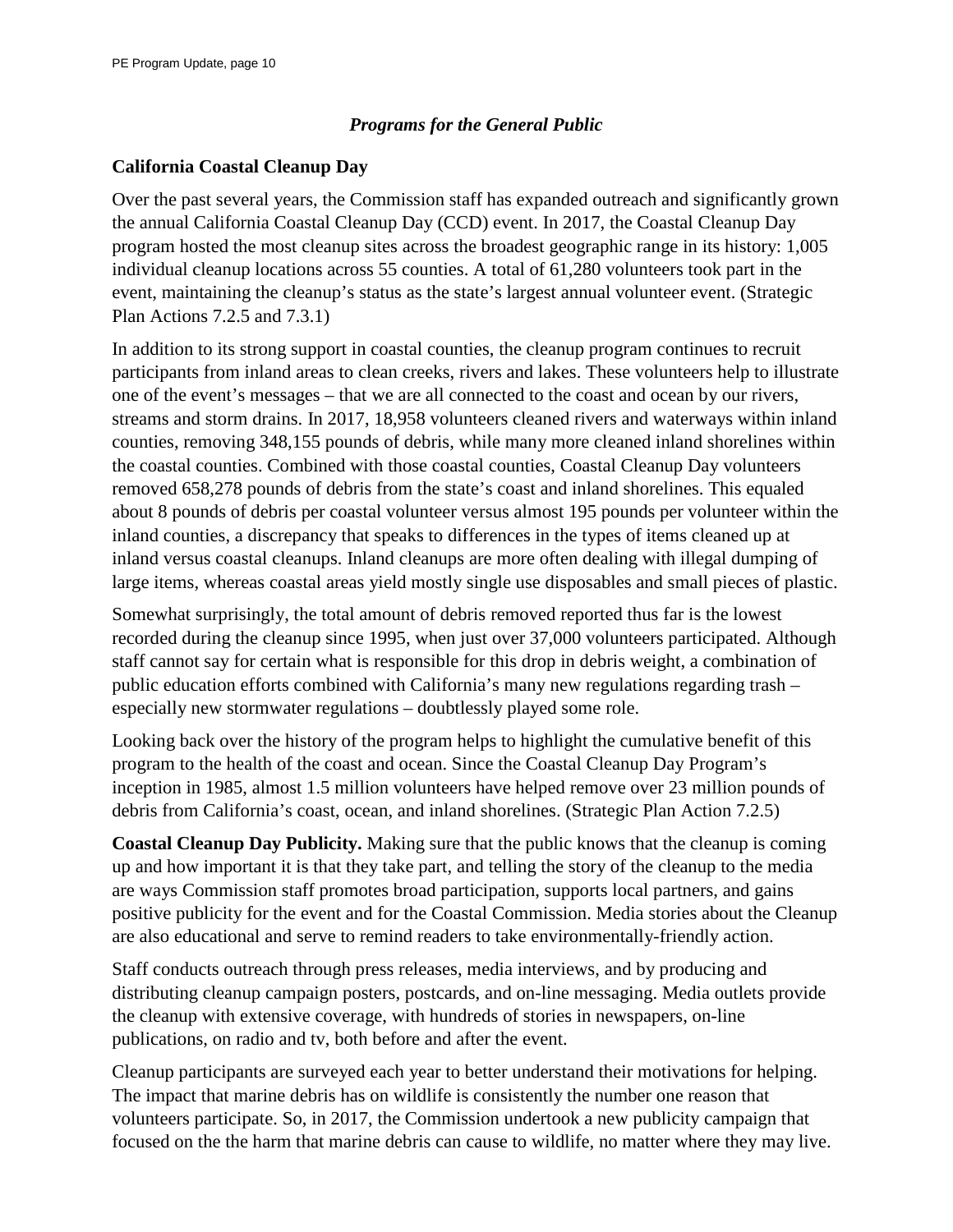The Commission worked with a pro bono ad agency, Argonaut, to develop a campaign that created a strong and direct connection between trash and harm to wildlife, under the tag line "Get rid of trash, not wildlife." (See examples below.) Three different animals were featured in the print pieces, with several more produced digitally, representing environments across California to better convey the scope of the cleanup. The campaign was powerful and eye-catching, and was well received by local coordinators and volunteers alike across the state.

Campaign posters and postcards were printed in both English and Spanish, and distributed to local coordinators across the state. Thanks to help from various multi-lingual Commission staff, the three images above and the additional four digital-only images were also translated into Korean, Mandarin, Tagalog, and Vietnamese, allowing for outreach into additional communities. Staff and local coordinators also shared the images widely across social media, and can be viewed on the Coastal Cleanup Day webpages, found here: [www.coastalcleanupday.org.](http://www.coastalcleanupday.org/)



Staff continued to refine a new tool for publicizing and growing the Cleanup – the Commission's on-line map showing every cleanup location in California. The 1,005 sites mapped this year were the most ever publicized during the cleanup. The map was a powerful and valuable tool for volunteers and organizers across the state, providing a simple, one-stop approach to connecting volunteers with their cleanup location.

**Corporate Partners in CCD.** The Coastal Cleanup Day Program once again enlisted strong corporate partners, which greatly assisted outreach efforts. Crystal Geyser Alpine Spring Water continued as lead sponsor for the event. In addition to their financial support, Crystal Geyser provided free water, primarily in gallon-size containers, in 29 Coastal Cleanup regions, covering most Cleanup volunteers. This is a crucial benefit that helps local coordinators immensely. Crystal Geyser was joined by continuing sponsors Oracle, the Whale Tail® Ecoplate, Union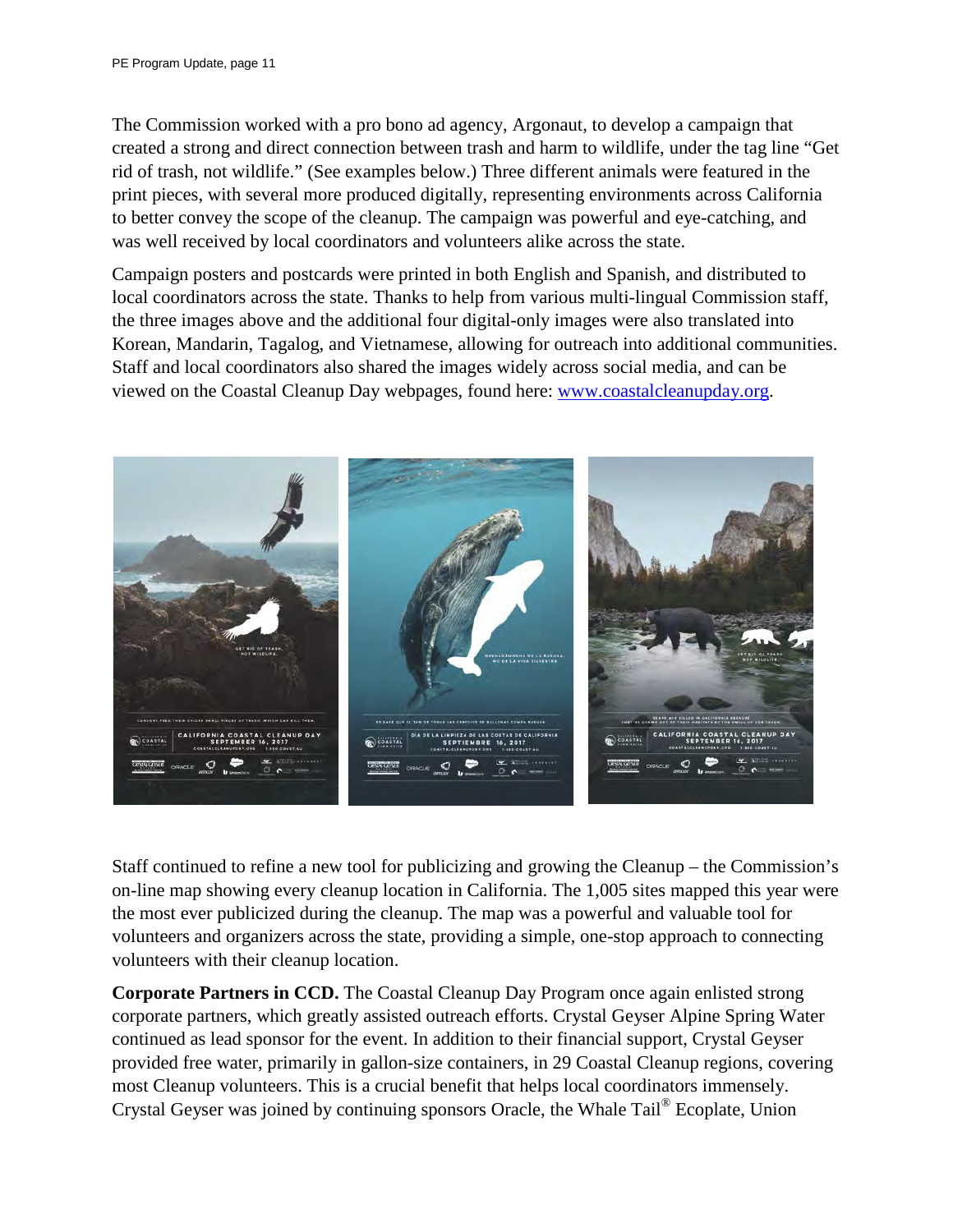Bank, California State Parks Foundation, Ocean Conservancy, along with new sponsors Amcor and Salesforce, and an array of in-kind and media support from partners around the state.

**BYO for CCD**. In an effort to reduce the amount of waste created by the event itself, volunteers are urged to bring their own reusable cleanup supplies from home, rather than relying on the single-use disposable plastic items available at cleanup locations. Staff has also been encouraging local organizations to seek donations of buckets and reusable gloves whenever possible. The BYO for CCD initiative has grown each year it has been in place, as more volunteers hear the message and more local coordinators gather enough reusable supplies to make the plastic bags and gloves unnecessary. In 2017, about one-quarter of all participants brought a reusable item to the cleanup, and an additional one-quarter were able to use buckets and other reusable cleanup items provided at their site.

The initiative is helping to reduce the environmental footprint of the cleanup – staff has ordered about 200,000 fewer single-use plastic trash bags over the past four years than it would have otherwise - while educating volunteers about simple lifestyle changes that cumulatively can have enormous benefits to coastal and marine environments. (Strategic Plan Action 7.3.2)

**CCD Survey.** Staff again surveyed Coastal Cleanup Day volunteers about their experience in order to continue to improve the event and learn about the overall impact of the cleanup. Results from the survey are still coming in as of this report, so staff will provide a verbal update during the November meeting presentation.

# **Adopt-A-Beach Program**

Commission staff has continued to improve the Adopt-A-Beach Program, connecting volunteers with the resources they need to organize their own cleanups and become environmental stewards in their local communities. The program has strong participation in the 15 coastal counties and in recent years has expanded into Alameda and Contra Costa Counties. Each of our 50 beach managers assists groups in conducting cleanups at their "adopted" beach, helping to bring more than 45,000 people to an Adopt-A-Beach Cleanup in 2017, contributing nearly 112,500 volunteer hours. (Strategic Plan Action 7.2.5)

Each group that participates in three or more cleanups (or just one cleanup for school groups) through the Adopt-A-Beach program is recognized on the Commission's website and receives a certificate acknowledging their participation in the program and thanking them for their contribution.

# **Coastweeks**

Commission staff serves as the California coordinator for Coastweeks. California celebrates Coastweeks starting on Coastal Cleanup Day and over the following three weeks. Staff creates an online calendar of events that are connected to the ocean, coast, and inland waterways, occurring throughout the state. In 2017, the on-line calendar included 400 events.

#### **Community-Based Restoration and Education Program**

The Commission staff continued its work on the Community-Based Restoration and Education Program (CBREP) at Upper Newport Bay, begun in 2001. To date, the program has engaged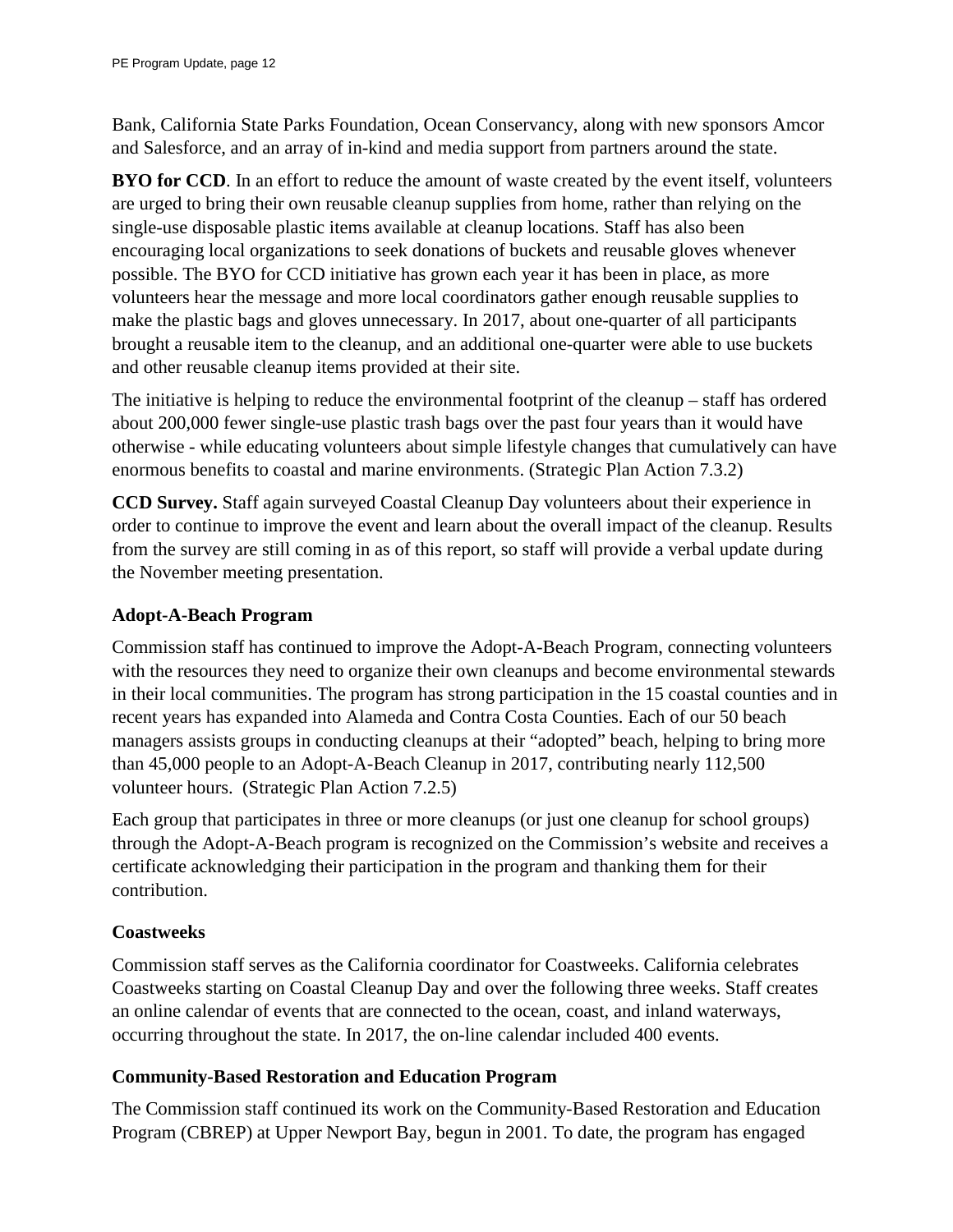over 24,800 volunteers, who together have restored more than 15 acres of coastal salt marsh, riparian and coastal sage scrub habitats. Volunteers have planted over 26,600 native plants (the vast majority of which were propagated in an on-site native plant nursery) and removed over 51 tons of invasive plant material (not including material left on site).

2017 programming worked on maintaining and expanding current restoration sites. Volunteers who attended restoration events represented schools, community groups, and corporations through such varied groups as Chapman University, Saddleback College, UC Irvine, Newport Bay Conservancy, Master Gardeners, First Church of Christ, Army Corps of Engineers, Corona del Mar High School, and the Girl Scouts.

Staff continued building its program to recruit and train college interns, who act as leaders for community habitat restoration events. Students from diverse backgrounds receive training in volunteer event management, environmental education, and ecological restoration techniques. In 2017, CBREP engaged 15 interns from UC Irvine Center for Environmental Biology, Chapman University, and Saddleback College. The recruitment and training of these student leaders increases the program's capacity to act as a resource for engaging the community with their local environment and ways they can protect and restore it. The students receive real world experience as environmental leaders in their community.

Program staff continues to monitor and report on the last five years of data collected on the current active work site, called Newport Valley. Annual reports share details about the successes and challenges of this restoration work, and detail native and invasive plant coverage as well as the evidence of wildlife, human impacts, and soil quality. Report findings are used to adjust restoration plans as needed to improve future success.

Staff continued a partnership with the UC Irvine Center for Environmental Biology to conduct an ecological experiment studying the effectiveness of planting seeds versus seedlings in the coastal sage scrub ecosystem. In conjunction with the ecological experiment, the experience of volunteers was also recorded throughout the experiment in order to understand the drivers and pitfalls of a successful community-based restoration program. In fall 2017, staff began working with Chapman University students and faculty (as well as university laboratory resources) to examine carbon and nitrogen cycling through the Newport Valley restoration site. This deeper examination of the site will provide further evidence to the success of the program's restoration effort and inform future restoration actions. Partnerships like these benefit both CBREP and the universities' efforts to educate students and build knowledge about our coastal ecosystems and their human inhabitants.

**CBREP High School Curriculum**. Staff continued to distribute the CBREP high school curriculum, called "Our Wetlands, Our World." The curriculum focuses on the history and ecology of Upper Newport Bay; the effects of urbanization, invasive species and loss of biodiversity; and the importance of restoration and stewardship. Staff continued to make available "Our Wetlands, Our World" activity kits to allow teachers to borrow materials needed for each activity, and to support use of the curriculum in the classroom and at the Upper Newport Bay.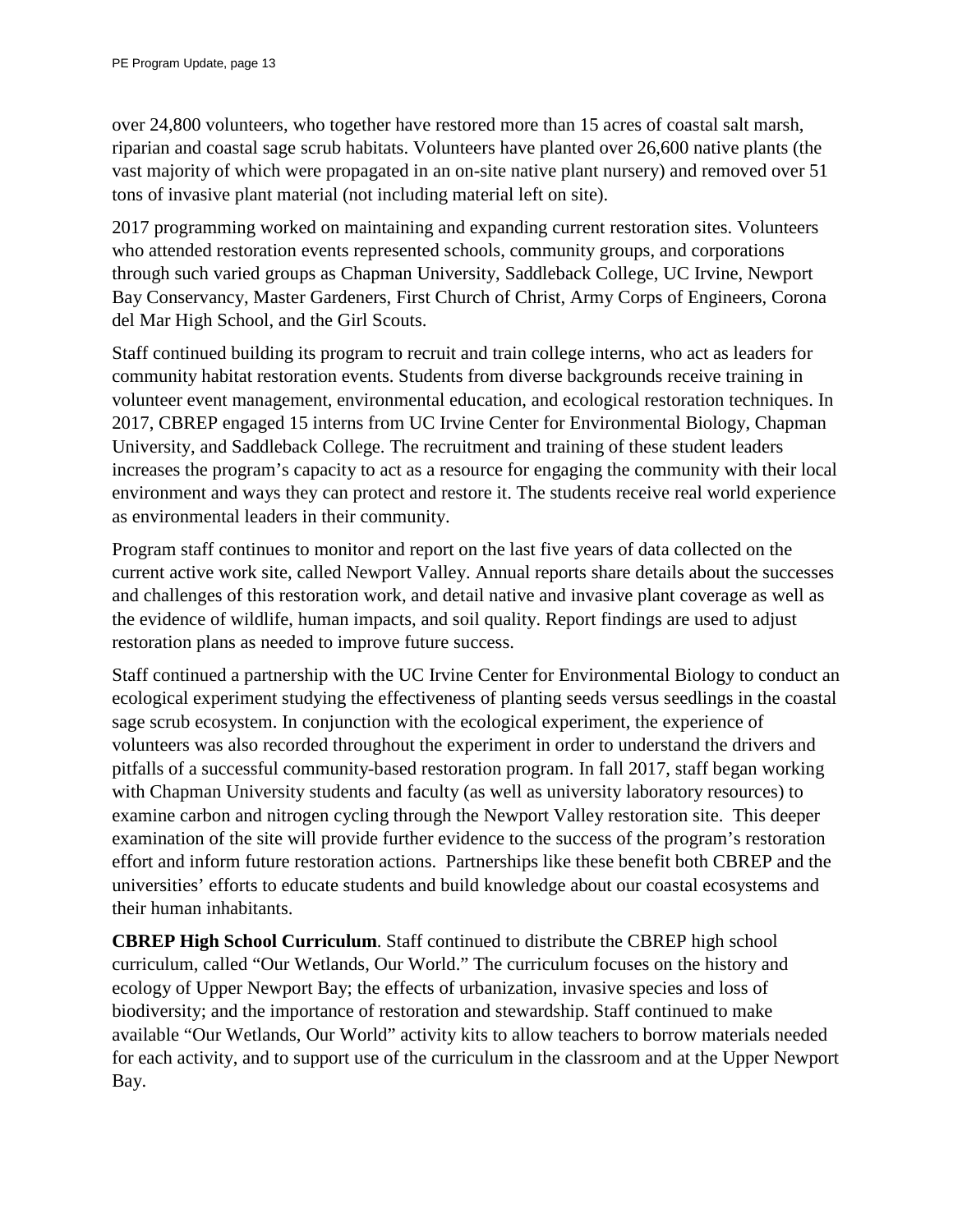**Digging In Guide**. The CBREP also continued to distribute "Digging In: A Guide to Community-based Habitat Restoration." The Guide explains the basic steps of information gathering, site selection, project implementation, monitoring, maintenance, and working with volunteers.

#### **Ocean and Coastal Photography Contest**

In 2017 the Commission continued its successful partnership with the Thank You Ocean Campaign to co-host the Annual California Ocean & Coastal Amateur Photography Contest. Fairmont Hotels & Resorts of California donated overnight stays at luxury hotels for the winners. A panel of judges selected three winning photographs and 11 honorable mentions, and online voters selected their favorite as the "viewers' choice" winner. This year there was a total of 600 entries submitted. All of the winning photographs are featured on the contest website, [http://mycoastalphoto.com.](http://mycoastalphoto.com/)

Staff continued to offer a traveling exhibit of a selection of winning photographs. In 2017, the collection was displayed at the State Capitol Building, the Cesar Chavez Central Library in Stockton, San Leandro Main Library, Sol Treasures Arts and Cultural Enrichment Center in King City, as well as the Petaluma Regional Library of Sonoma County.

#### **Other Forms of Public Outreach**

**[Coast4u.org](http://coast4u.org/)**. The Commission's public education web pages provide detailed information on all of the programs, contests, and resources offered to the public. They include Coastal Cleanup Day and Adopt-A-Beach information, downloadable curricular materials and hard-copy request forms; a video lending library; a page in Spanish linking to available Spanish language resources; Whale Tail Grant guidelines and application; how to purchase a Whale Tail® License Plate or donate to the Protect Our Coast and Ocean Fund; clean boating information; and interactive maps on topics such as Whale Tail grant-funded project locations and beach wheelchair availability. In the first nine and a half months of 2017, the Public Education web pages had 365,444 page views.

**Social Media.** Public Education social media platforms provide the public with a way to keep apprised of opportunities and events and to interact on topics of mutual interest. PE uses social media to raise awareness, share content, invite participation, communicate about programs, and help build a constituency centered on coastal stewardship and conservation. Through social media, staff builds and strengthens connections with other like-minded organizations and keeps our supporters engaged. Staff shares partners' posts, thanks sponsors and supporters, and celebrates pro bono advertising campaign teams.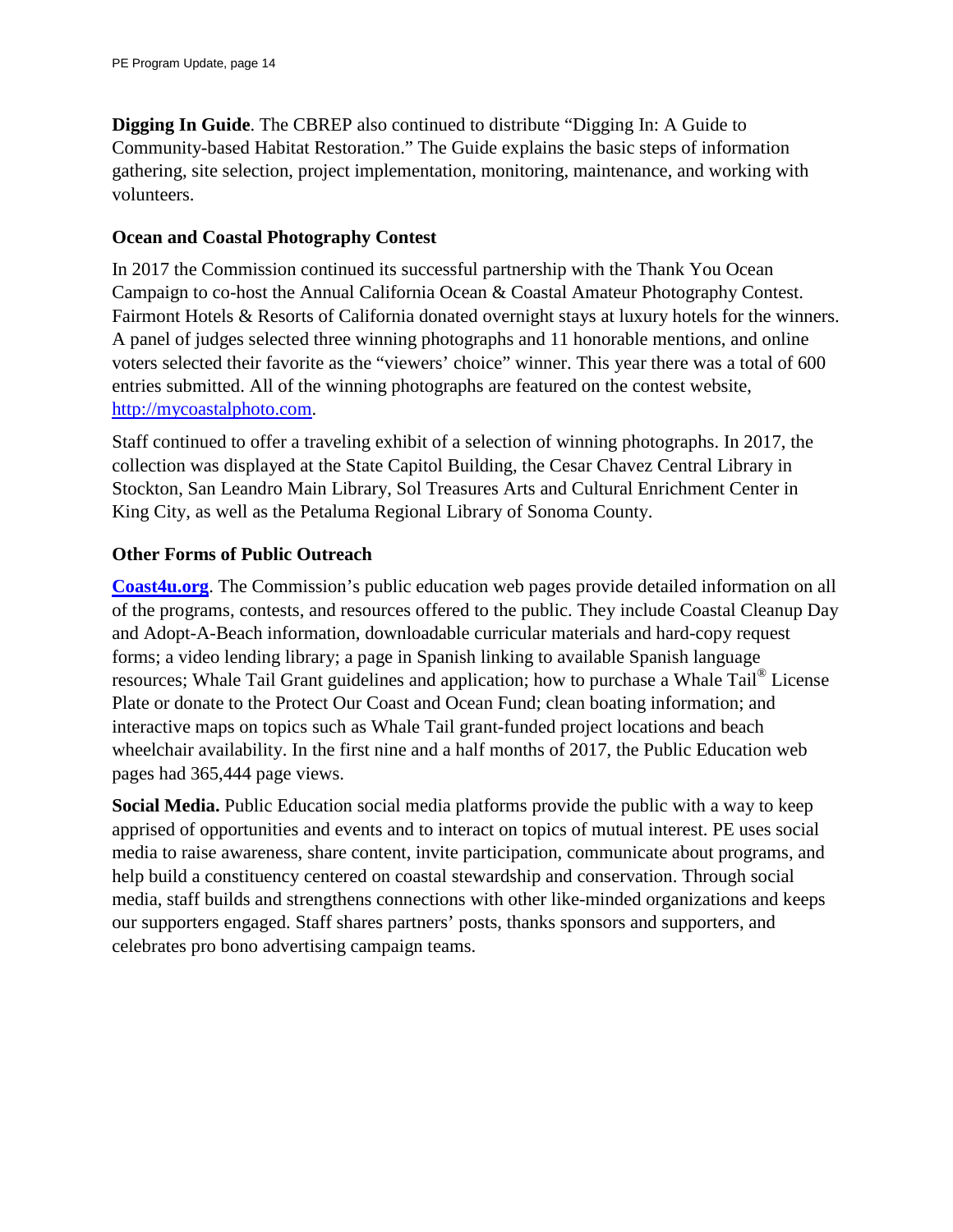Our numbers are growing on every platform: (as of October 16, 2017)

- Tumblr: 96 posts
- Facebook: 20,826 people like our page
- Twitter:  $21,600+$  Tweets/  $11,100+$  followers
- Instagram: 1,047 posts/1,943 followers
- Constant Contact: More than 30,300 contacts in Public Education-related lists

**Environmental Fairs and Events.** Each year staff hosts educational booths at a variety of events encouraging coastal stewardship, environmental awareness, and marine education. This year we introduced several new activities bringing together creativity, science, and new ways to think about coastal issues such as ocean acidification and plastic pollution.

This year staff attended 16 events and spoke to 2,642 people. Our 2017 list of events includes Monterey WhaleFest, Santa Barbara Earth Day, Ventura County Office of Education Educators, Salesforce Ocean Day, Sunset Elementary Water Fair, Community Resources for Science Teachers in Oakland, CSUEB STEM Career Fair in Berkeley, CSUEB STEM Career Fair in Hayward, Los Angeles Sanitation District's Earth Day, San Diego County Fair Whole Life Festival, San Diego Creative Youth STE(A)M Fair, California State Fair Whale Tail exhibit, Santa Clara Arbor Day, State Scientist Day at the State Capitol, California Science Education Conference in Sacramento, California's 50th Annual Native American Day.

**Email News Blasts.** Using the Constant Contact email service, we maintain a mailing list of subscribers who have signed up via fairs, Coastal Cleanup Day, and our website to keep in touch. Our targeted messages include; quarterly updates, grant opportunities, cleanup events, contest announcements and awards, as well as any new program initiatives and education materials.

# *Policy and Coordination*

Public Education staff participates in a number of groups that focus on policy and broad topics of mutual concern related to environmental education, marine debris, and other issues. Participation in these efforts are helpful in a variety of ways – strengthening and expanding networks, sharing ideas and practices, learning about key trends and initiatives. These groups include the California Environmental Education Interagency Network, Community Resources for Science, and the Marine Debris Alliance.

The Marine Debris Alliance (formerly known as the Marine Debris Action Coordination Team of the West Coast Governor's Alliance on Ocean Health), which commission staff has chaired since 2008, continued its efforts to coordinate and collaborate work on marine debris along the West Coast. In 2017, the Alliance completed work on a number of initiatives, including a project to assess the usability of NOAA's Marine Debris Tracker app in an effort to both help NOAA improve the user experience of the app and increase data collection across the West Coast and beyond. The Marine Debris Alliance continues to seek new funding and expanded membership as it continues to meet monthly in 2018. (Strategic Plan Action 2.2.10)

Commission staff has also been actively collaborating with the California Ocean Protection Council (OPC) on their efforts to update and revise their California Ocean Litter Strategy, first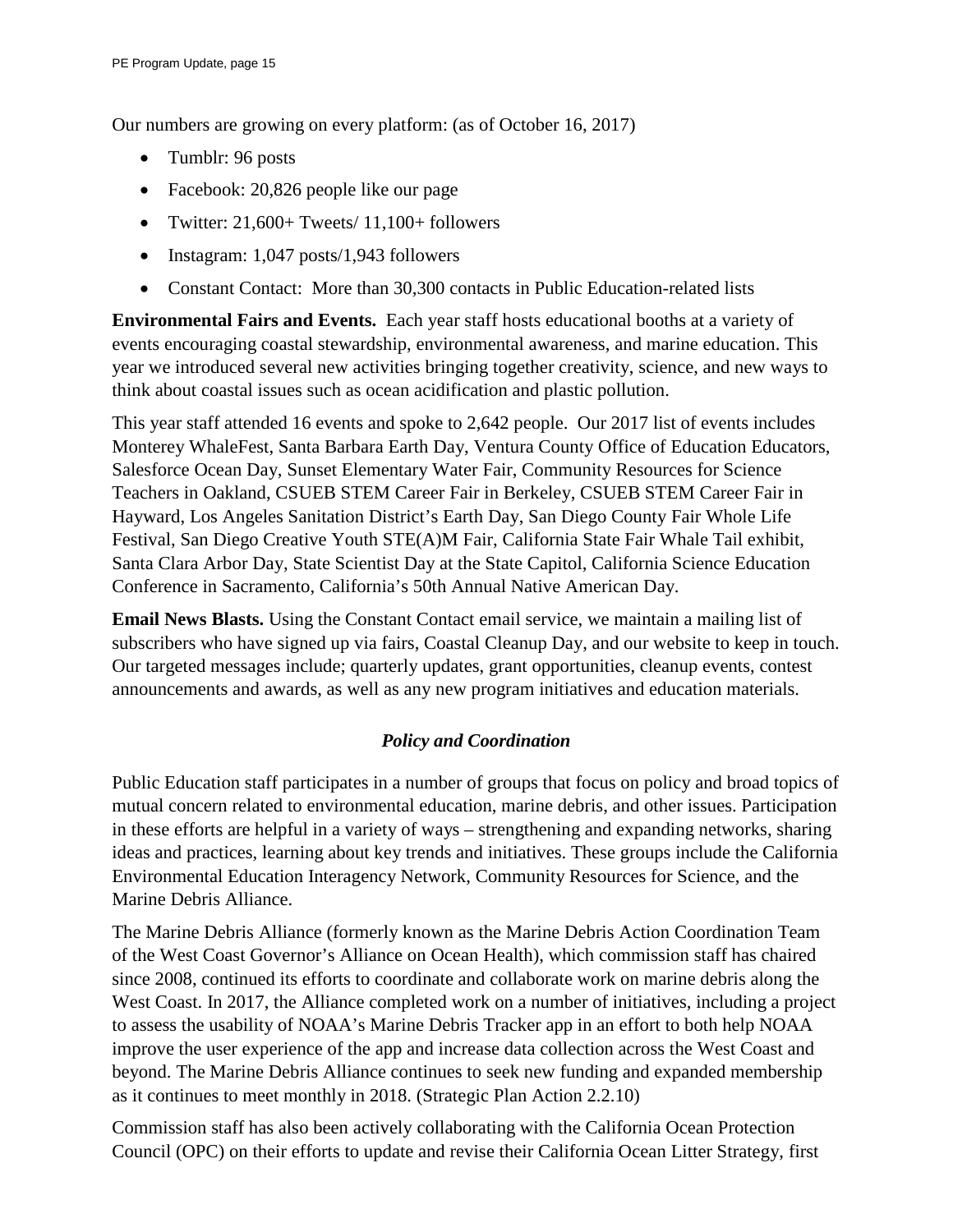passed in 2008. Over the past 9 years, there has been significant progress made on actions listed in the initial strategy, so with help from NOAA's Marine Debris Program, the OPC initiated an update early in 2017. Staff was asked to assist as part of the planning team for these revisions. Two workshops were planned, with the first taking place in May, 2017, at which over 40 participants helped generate a list of new priorities and actions. A second workshop in mid-November will focus on refining and finalizing the actions and priorities The OPC is expected to vote to accept the new strategy at their January meeting.

# *Funding Sources*

The main sources of revenue for the Public Education Program is the Whale Tail® License Plate and the Protect Our Coast and Oceans tax check off. In addition, pursuant to 30012 (c) and via a partnership with the California State Parks Foundation, the Program raises funds through grants, corporate contributions, and other funding efforts. All of the funding sources described in this section implement Strategic Plan Action 7.4.6.

# **[Whale Tail](http://www.ecoplates.com/home.php)® License Plate**

2017 marks the  $20^{th}$  anniversary of the Whale Tail<sup>®</sup> License Plate, From its launch in 1997, through September 2017 (the most recent data available), a total of 245,212 California drivers had purchased the Commission's [Whale Tail](http://www.ecoplates.com/home.php)® License Plate, and sales and renewal fees had raised over \$96.6 million for environmental programs - \$27.4 million to the California Beach and Coastal Enhancement Account (CBCEA) and \$69.1 million to the Environmental License Plate Fund (ELPF). Each year, the legislature appropriates funds from the CBCEA to the Coastal Commission to carry out Coastal Cleanup Day, Adopt-A-Beach, and other coastal and marine education programs, including grants to nonprofits and local agencies. The CBCEA has also provided funds to the State Coastal Conservancy. The ELPF funds a variety of state environmental programs.

Over the 20 years of the Whale Tail Plate's history, sales and renewals have provided a steady source of income to these programs. However, in the past few years, annual sales have begun to decline, reducing the overall revenue available. A number of factors are likely responsible, including the length of time the plate has been on the market and competition from other specialty license plates (for example, the black and yellow "Legacy" plate has been extremely popular, with over 325,000 plates purchased in the 2 ½ years since its release).

Staff is working to improve sales through marketing and publicity. The  $20<sup>th</sup>$  anniversary was an opportunity to celebrate the Whale Tail Plate and publicize its accomplishments through media stories. Staff worked with Heal the Bay and a public relations consultant to generate publicity and to host a 20<sup>th</sup> anniversary celebration as part of the Nothin' But Sand Beach and Creek Cleanup in Playa Del Rey on October 21, 2017. The event attracted over 700 participants, who cleaned the beach and were treated to Whale Tail cookies, a raffle, and other prizes. Numerous newspapers, radio shows, and television morning programs covered the Whale Tail License Plate anniversary, in the LA media market and beyond, in both English and Spanish media outlets.

In addition, the Coastal Commission continued the "Do the Whale Tail" campaign in the summer of 2017, which includes a Public Service Announcement in the form of a "tongue in cheek"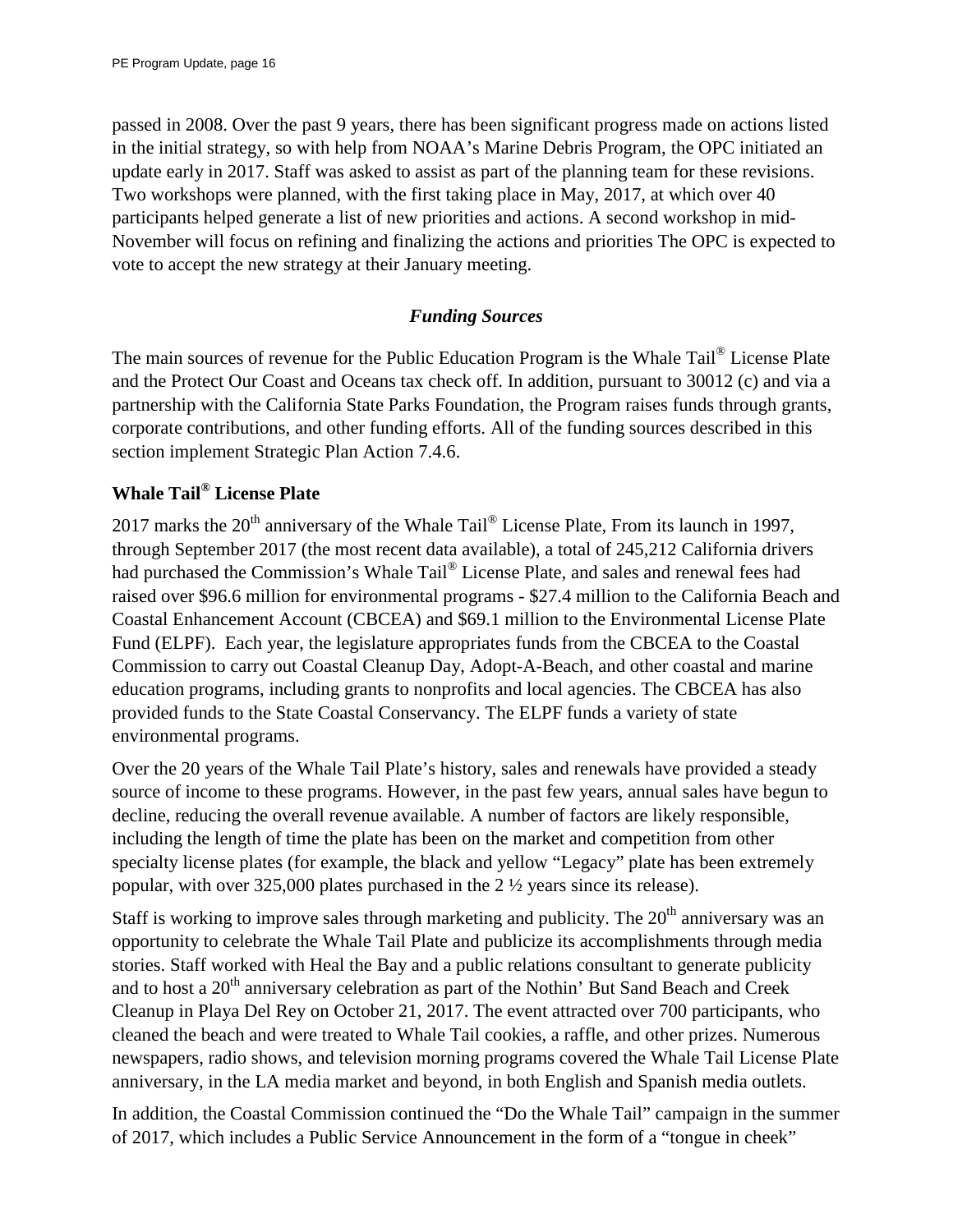instructional dance video featuring actor Jeremy Sisto. The PSA was run in select movie theaters in coastal areas of Orange County, Los Angeles County, San Luis Obispo, Santa Cruz, and San Francisco, during July 2017. Staff placed ads on the Santa Monica Big Blue Bus and Golden Gate Transit in the Bay Area, and purchased on-line ads on Surfline, The Inertia, Google, Twitter, Facebook, and Instagram. In addition, PE social media platforms helped to spread the word as did partner organizations.

#### **Tax Check-off Box for "Protect Our Coast and Oceans Fund"**

Beginning in 2014, California taxpayers had the opportunity to check a box and make a donation to the Protect Our Coast and Oceans Fund in the voluntary contributions section of the state tax return. Funds from donations to the Protect Our Coast and Oceans Fund support marine education and coastal stewardship, through the Whale Tail Grants Program.

As of the end of September, contribution to the Protect Our Coast and Oceans Fund for the 2016 tax year (i.e. taxes filed in 2017) totaled \$161,004. Although more contributions will come in October through December, this amount is much lower than would be expected based on past years' contributions. As it turns out, all of the Voluntary Contribution Funds on the California State tax form experienced a sharp decrease in contributions this year. The reason is that Turbotax, a popular online tax preparation service, made changes to its software program that made it much less likely a taxpayer would see the opportunity to make a donation to the voluntary contribution funds. As a result, all of the Voluntary Contribution Funds saw a sharp decrease in donations.

For those funds, such as the Protect Our coast and Oceans Fund, that have a minimum contributions threshold they must meet to remain on the tax form, the situation put them in jeopardy of not meeting the threshold. In response, AB111 was passed, which made the minimum contributions threshold zero dollars for donations made during 2017 (2016 tax year). The minimum contributions threshold will be \$250,000 for donations made during 2018 (2017 tax year).

This years' ["Check the Coast" marketing campaign](https://www.coastal.ca.gov/publiced/checkthecoast/media.html) featured well-known Californians from various sectors, such as Luna Blaise (actress, singer), Ron Finley (gangsta gardner, ecolutionary), William McNulty and his dog Okie, (US Marine Veteran); Alysia Reiner (actor, activist); Nik Sharma (food writer, cook, photographer); and Tiffany Shlain (filmmaker, author). Photography was donated by Mark Leibowitz and Dan Escobar.

The campaign ran between February and May of 2017 and included "out of home" and online components. Check the Coast ads were seen in downtown San Francisco BART stations, on BART trains, and on buses in Marin, San Francisco, and Santa Monica. On-line ads were geotargeted and selected based on performance in past campaigns. Ads ran on Surfline.com, The Inertia, OC Weekly, LA Weekly, Google AdWords, Facebook, Instagram, and Twitter. [www.checkthecoast.org](http://www.checkthecoast.org/)

In addition to staff posting extensively about the campaign on PE social media platforms, many of the well-known Californian's who were featured in campaign images used their own platforms to champion the coast and ocean and encourage donations to the fund. In addition,